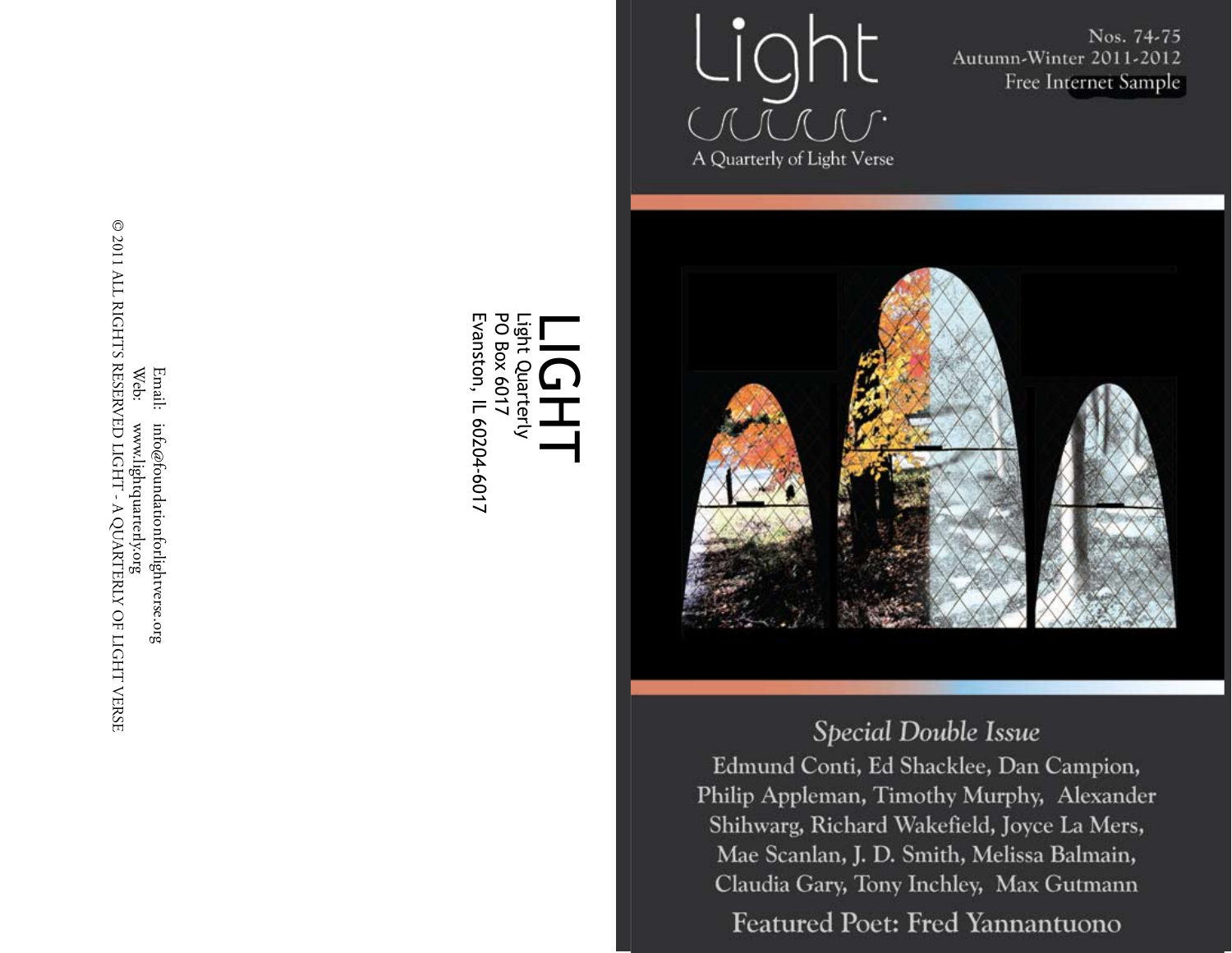#### Excerpts from the LIGHT QUARTERLY Autumn-Winter 2011-2012 issue in printable Adobe Acrobat format.

### EVERYWHERE I GO I MAKE A MESS

Everywhere I go I make a mess. Dirty dishes. Spam cans. Is it planned? I think the fact I'm constantly distressed Causes me to spew things. But I digress I guess. Or maybe I'm not dying to impress A soul on this. O the reprimand That rises from my soul. Unless I love a mess. Sheesh! I'll never understand. — Fred Yannantuono



*Navel-gazing reinvented*

### This Xmas

Buy your girl a gun, and show she's just as good as any boy and knows as much as grown-ups know. There couldn't be a better toy

for putting paid to playground strife. It answers every question asked and turns into a way of life for robbers who employ it, masked.

Nothing makes the *pow* it makes not chocolate-covered hand grenades or handsaws baked inside of cakes. It doesn't glint as bright as blades,

but you'll not find a stocking stuffer to make your little angel tougher. So give a gift that keeps on giving, and separates the dead and living. —Ed Shacklee